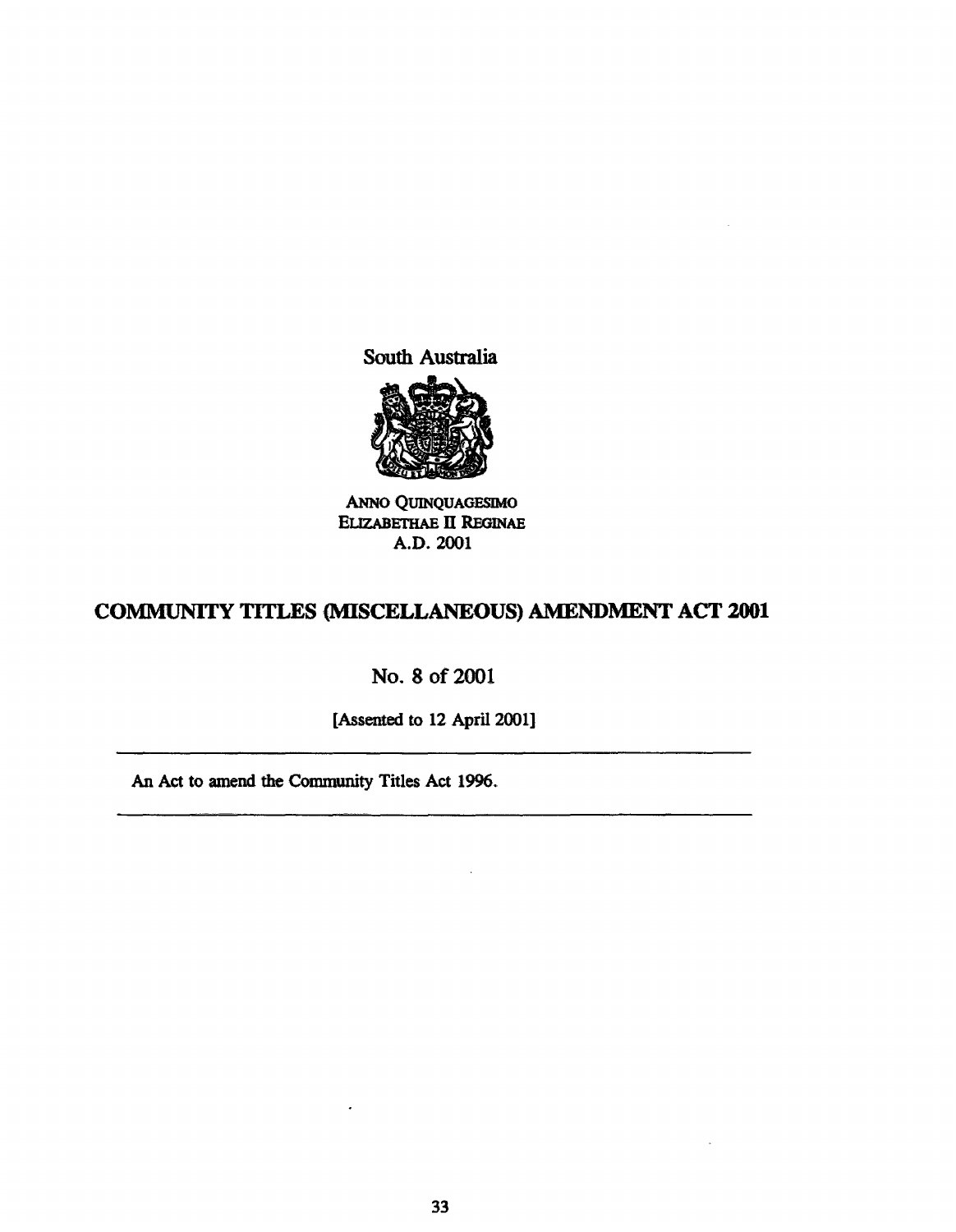$\ddot{\phantom{a}}$ 

 $\hat{\mathcal{A}}$ 

## SUMMARY OF PROVISIONS

| 1. | Short title                                                                      |
|----|----------------------------------------------------------------------------------|
| 2. | Commencement                                                                     |
| 3. | Interpretation                                                                   |
| 4. | Amendment of s. 23-Vesting etc. of lots etc. on deposit of plan                  |
| 5. | Amendment of s. 36—By-law as to the exclusive use of part of the common property |
| 6. | Amendment of s. 58-Amendment of plan pursuant to a development contract          |
| 7. | Amendment of s. 144-Preliminary examination of plan by Registrar-General         |
| 8. | Amendment of Schedule-Transitional provisions                                    |
|    |                                                                                  |
|    |                                                                                  |
|    |                                                                                  |
|    |                                                                                  |

J.

 $\hat{\mathcal{A}}$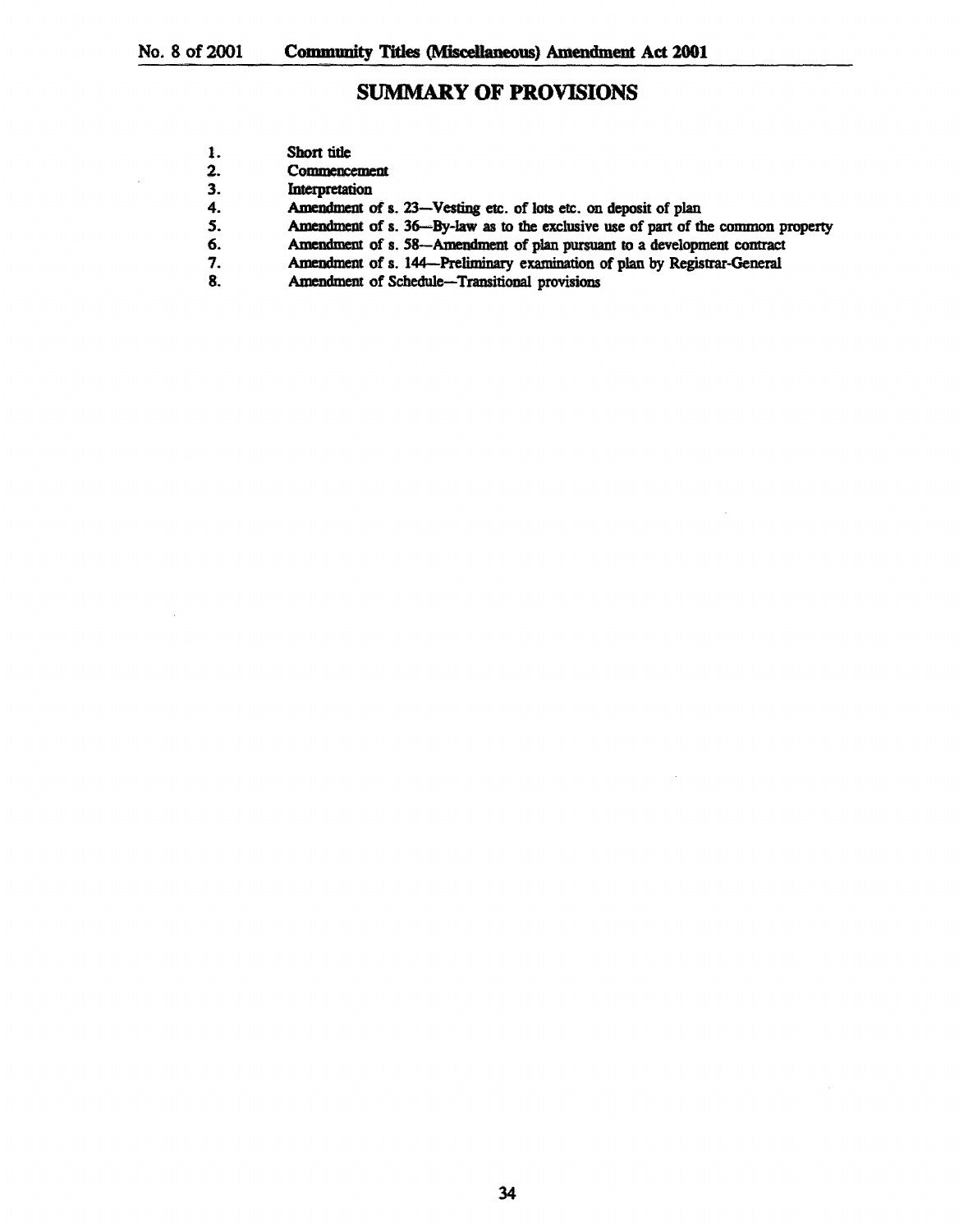## The Parliament of South Australia enacts as follows:

## Short title

1. (1) This Act may be cited as the *Community Titles (Miscellaneous) Amendment Act 2001.* 

(2) The *Community Titles Act* 1996 is referred to in this Act as "the principal Act".

#### Commencement

2. This Act will come into operation on a day to be fixed by proclamation.

### Amendment s.3-Interpretation

3. Section 3 of the principal Act is amended by inserting the following subsection after subsection (12):

 $(13)$  If-

- (a) a licensed surveyor is uncertain about the location of a part of the service infrastructure; and
- (b) identifies the part that he or she is uncertain about in a certificate that a plan has been correctly prepared in accordance with this Act,

the following provisions apply:

- (c) the certificate is not invalid for the purposes of this Act because of the surveyor's uncertainty as to the location of that part of the service infrastructure; and
- (d) no civil liability attaches to the surveyor because the location of that part of the service infrastructure is shown on the plan incorrectly.

## Amendment of s. 23-Vesting etc. of lots etc. on deposit of plan

4. Section 23 of the principal Act is amended by striking out "two or more allotments owned by different persons" from paragraph (c) of subsection (1) and substituting "one or more allotments owned by more than one person".

## Amendment of s. 36-By-law as to the exclusive use of part of the common property

5. Section 36 of the principal Act is amended by striking out "A by-law cannot be made" from subsection (5) and substituting "A community corporation cannot make a by-law".

### Amendment of s. 58-Amendment of plan pursuant to a development contract

6. Section 58 of the principal Act is amended by inserting the following subsection after subsection (6):

(7) Where common property is created by the division of a development lot under this section, the Registrar-General may cancel the certificate of title for the existing common property and issue a new certificate for the existing and newly created common property and for that purpose may require the community corporation to produce the duplicate certificate of title for the existing common property.